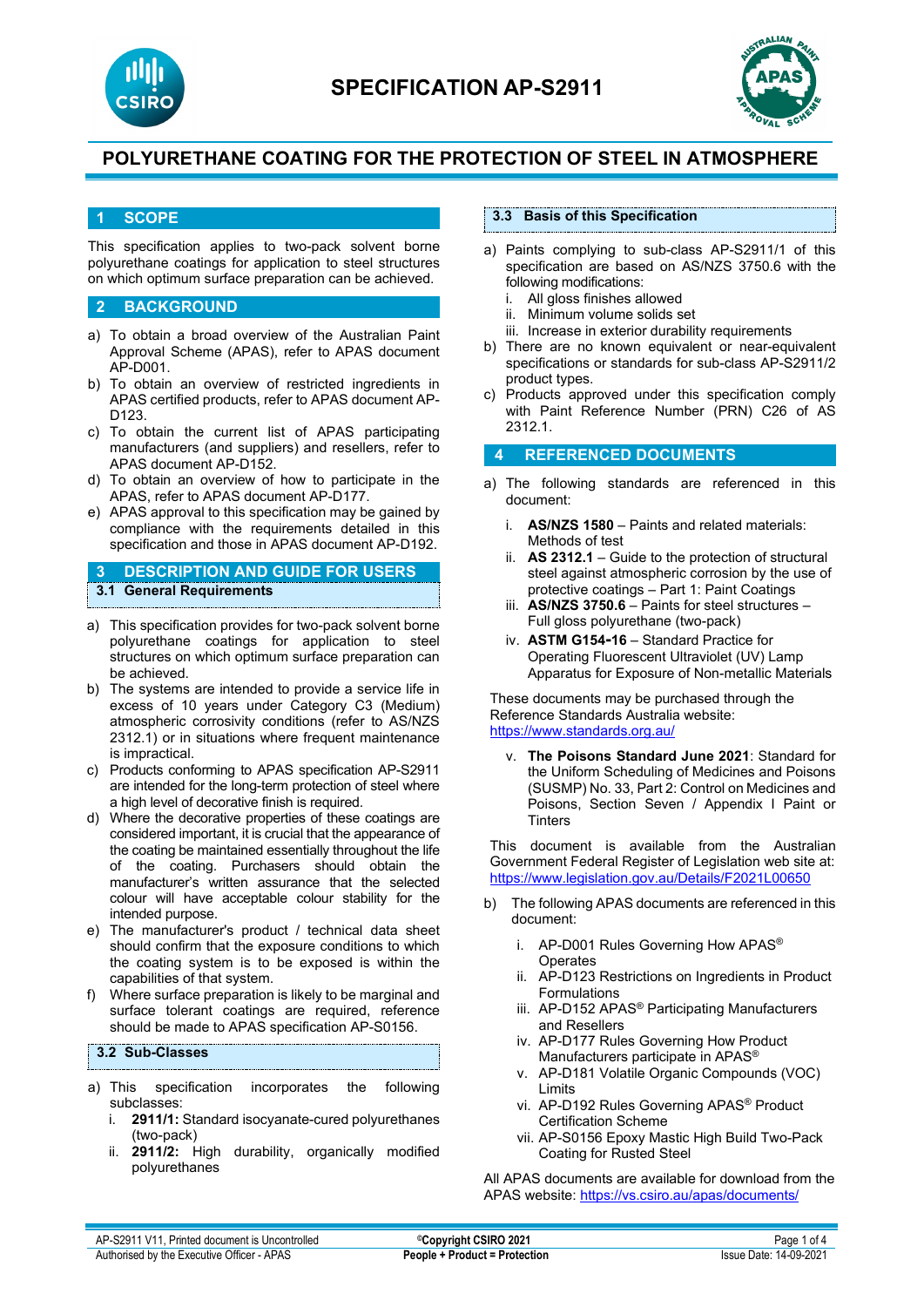



All APAS specifications are available for download from the APAS website: <https://vs.csiro.au/apas/specifications/>

#### **5 COMPOSITIONAL REQUIREMENTS**

**5.1 Binder**

- a) For sub-class AP-S2911/1 coatings, the binder shall typically be comprised of a polyester, polyacrylate or other type of polyol base cured with an aliphatic isocyanate hardener.
- b) For sub-class AP-S2911/2 coatings, the binder shall also incorporate an organic modifier such as<br>fluoropolymer(s) intended to provide the high fluoropolymer(s) intended to durability properties required.

### **5.2 Volatiles**

- a) The volatile portion shall typically be comprised of oxygenated solvents, such as ketones, esters and glycol ether esters, and chlorinated solvents.
- b) For VOC content restrictions, refer to APAS document AP-D181.

## **5.3 Pigmentation**

a) There is no restriction on the type(s) of pigment(s). The pigmentation shall comply with the requirements of SUSMP, APAS document AP-D123 and be chosen to impart the properties detailed in clause 7, Table 1 below.

#### **5.4 Colour**

a) Products approved under this specification are normally available in a wide range of colours, known as the Manufacturer's Colour Range (MCR). Refer to the manufacturer's product data sheet or technical data sheet for more information.

## **6 PRODUCT APPROVAL REQUIREMENTS 6.1 General Requirements**

- a) The product and its application for approval shall comply with the relevant requirements of APAS document AP-D192 during the life of the approval.
- b) CLASS II (Interim) certification shall be granted for a period of 7 years in the first instance upon demonstrating conformance to the requirements noted in clause 7, Table 1 (with the exceptions of Application Properties of Aged Sample and Resistance to Natural Weathering). Application Properties of Aged Sample testing to the requirements noted in clause 7, Table 1 shall be undertaken and reported to APAS during the CLASS II certification period. Resistance to Natural Weathering testing to the requirements noted in clause 7, Table 1 shall be undertaken during the CLASS II certification period.
- c) CLASS I (Full, renewable) certification shall be granted to products for a period of 7 years maximum, having demonstrated conformance to Application Properties of Aged Sample and Resistance to Natural

Weathering in addition to ongoing conformance the requirements of clause 7, Table 1.

### **6.2 Technical Requirements**

a) The product shall comply with **all** the requirements of clause 7, Table 1 below, throughout the certification period.

## **6.3 Health and Safety Requirements**

- a) The manufacturer's Safety Data Sheet (SDS) must be studied closely prior to using the product and complied with during use of the product.
- b) As products covered by this specification typically contain solvents, the paint is considered flammable and should be stored away from all sources of heat or ignition.
- c) Containers should be resealed immediately after use and good ventilation provided during use to minimise the risk of fire or explosion and the long-term toxic effects of absorption of the vapour into the lungs.
- d) Care should be taken to avoid contact with the skin using protective clothing and barrier cream. All pumping equipment should be adequately earthed. A full-face air fed respirator should be used when spraying.
- e) In higher concentrations, monomeric isocyanates in these products can cause throat irritation and in severe instances, asthmatic symptoms. Some workers are sensitised at airborne concentrations well below the normal hygiene standards. This precludes persons with a history of respiratory problems from using these products.
- f) It is anticipated that most of these products would be applied by operators in well ventilated spray booths or in the field by operators with adequate safety equipment.
- g) Products intended for sale in Australia shall comply with all the requirements of the SUSMP. Products intended for sale in other countries shall comply with all local WHS and environmental requirements.
- h) The product shall comply with all requirements of clause 6.3 and 6.4 of APAS document AP-D192.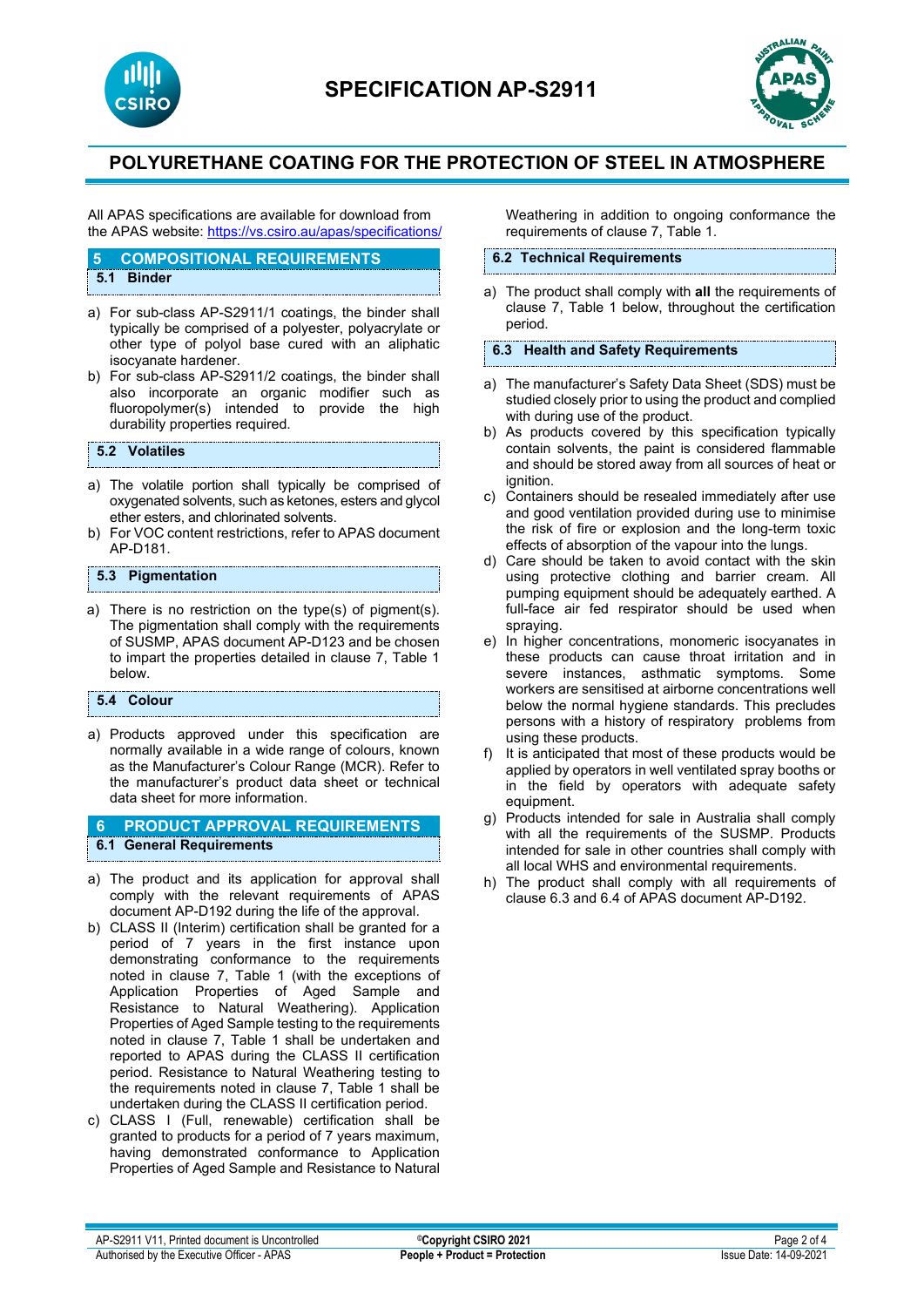



## **7 TABLE 1: PERFORMANCE PROPERTIES**

| <b>TEST</b>                                          | <b>AS/NZS</b><br>1580<br><b>METHOD</b>                                                                 | <b>REQUIREMENTS</b>                                                                                                                                                                                                                                                                                                                                       |
|------------------------------------------------------|--------------------------------------------------------------------------------------------------------|-----------------------------------------------------------------------------------------------------------------------------------------------------------------------------------------------------------------------------------------------------------------------------------------------------------------------------------------------------------|
| <b>General Requirements</b>                          | <b>AS/NZS</b><br>3750.6<br>602.2                                                                       | Shall comply with all the requirements of clause 2 Material<br>Requirements, except clause 2.5.4 (Gloss).<br>All results shall be reported.<br>Gloss: To be reported.                                                                                                                                                                                     |
| Non-Volatile Content by Volume                       | 301.2                                                                                                  | Minimum 35%.<br>Note: Theoretical calculations using raw material data is permissible.                                                                                                                                                                                                                                                                    |
| Thinning or Mixing Properties                        | 208.1                                                                                                  | Using 10% of manufacturers recommended thinner, there shall be no<br>signs of incompatibility.                                                                                                                                                                                                                                                            |
| Application of Aged Sample                           | 205.1<br>205.3<br>205.2 or<br>205.4<br>AS/NZS<br>3750.6<br>2.4.5 & 2.5.3                               | A sample of the product which has been stored at routine conditions<br>for 12 months, shall exhibit satisfactory application properties when<br>applied by brushing, rolling and spraying.<br>The product shall also comply with the requirements of:<br>The cured film shall be free from defects.<br>The cured film shall withstand a load of > 1.5 Kg. |
| Colour - Visual Comparison                           | 601.1                                                                                                  | Approximate match.                                                                                                                                                                                                                                                                                                                                        |
| Resistance to Weathering                             | 457.1 (Cat 1)<br>481.1.7<br>481.1.8<br>481.1.9<br>481.1.10<br>481.3                                    | After 72 months exposure at all three exterior atmospheric exposure<br>sites (listed in APAS document AP-D192, clause 12), the coating shall<br>show no integrity failure i.e., at the end of 6 years, the ratings shall be:<br>Checking<br>0<br>Cracking<br>0<br>Blistering<br>0<br><b>Flaking and Peeling</b><br>0<br>Corrosion<br>0                    |
| <b>Accelerated Weathering Testing</b><br>(ASTM G154) | AS/NZS<br>3750.6<br>2.5.13<br>481.1.2<br>481.1.5<br>481.1.7<br>481.1.8<br>481.1.9<br>481.1.10<br>481.3 | For sub-class AP-S2911/2 only.<br>After 4000 hours, the ratings shall be:<br>Discolouration: Rating 0 or 1<br>Percentage Change in Gloss: ≤ 20% of initial gloss measurement.<br>Measurements are to be taken using a 60° head.<br>Checking<br>0<br>Cracking<br>0<br><b>Blistering</b><br>0<br><b>Flaking and Peeling</b><br>0<br>Corrosion<br>0          |
| <b>VOC Content</b>                                   | <b>APAS</b><br>AP-D181                                                                                 | Refer to APAS document AP-D181 for method and limits.<br>If the APAS specification is not listed on AP-D181, a declaration of<br>VOC content is still required.                                                                                                                                                                                           |